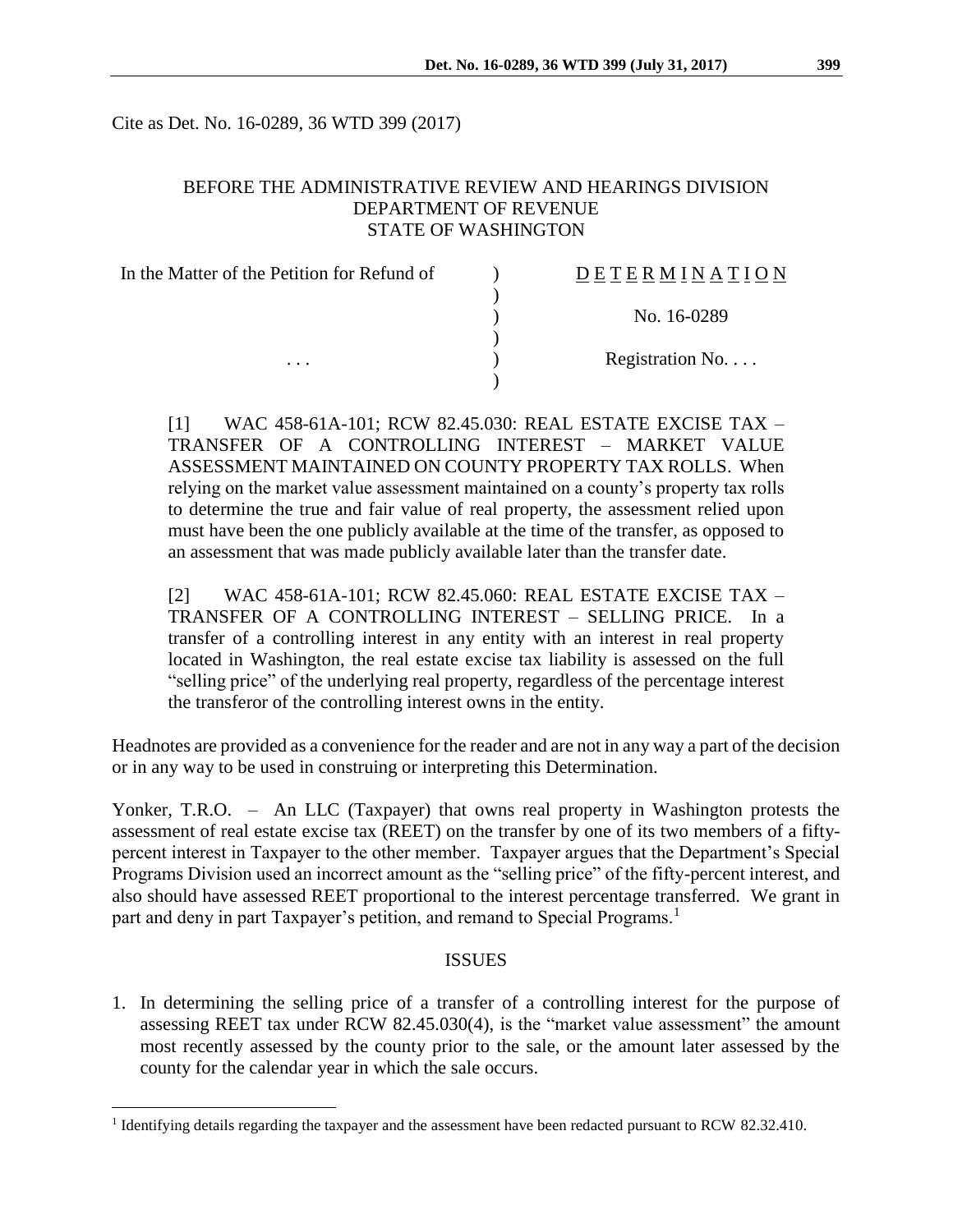2. Is REET calculated proportionally based on the percentage of controlling interest that was transferred under RCW 82.45.030 and WAC 458-61A-101?

# FINDINGS OF FACT

[Taxpayer] which owns and operates a gas station with a convenience store (real property) located in . . . , Washington, was formed on November 26, 2012. At the time of its creation, Taxpayer had two members, . . . (Member 1) and . . . (Member 2) (referred to collectively as the Members), who both owned a fifty-percent interest in Taxpayer.

As of January 1, 2015, Member 1 transferred his fifty-percent interest in Taxpayer to Member 2.<sup>2</sup> Relevant to this review are the following amounts:

- The "market value" of the real property for the assessment year of 2014 was  $\$\ldots$ . This was the amount used to determine property taxes assessed by the . . . Assessor's Office that were due in 2015.
- The "market value" of the real property for the assessment year of 2015 was  $\$\dots$ . This was the amount used to determine property taxes assessed by the . . . Assessor's Office that were due in 2016.
- Taxpayer represented that, as of the date of the transfer, Taxpayer owed \$ . . . on the mortgage of the real property.

The Members subsequently filed a controlling interest transfer return in which they claimed that the "true and fair value" of the real property owned by Taxpayer was \$ . . . , which is fifty percent of the amount Taxpayer owed on the mortgage of the real property at the time of the transfer. Based on that claimed "true and fair value," the Members calculated Taxpayer's REET liability as \$ . . . . The Members claimed that Member 1 gifted to Member 2 \$ . . . in equity in the real property.

The Department's Special Programs Division reviewed the Members' claimed gift exemption and found that the exemption was not supported by the circumstances. Instead, Special Programs found that REET liability should have been calculated based on the market value as recorded by the . . . Assessor's Office for the assessment year of 2015. On April 28, 2016, Special Programs issued a REET tax assessment for  $\$\ldots$ , which included  $\$\ldots$  in unpaid REET, a  $\$\ldots$  tax assessment penalty, and \$ . . . in interest. Taxpayer requested our review of the full amount of the tax assessment.

## ANALYSIS

REET is imposed on each sale of real property located within Washington. RCW 82.45.060. RCW 82.45.010(1) defines "sale" to include: "any conveyance, grant, assignment, quitclaim, or transfer of the ownership of or title to real property… for a valuable consideration." Generally, it is the obligation of the seller to pay REET. RCW 82.45.080(1).

 $\overline{a}$ 

<sup>2</sup> Taxpayer's annual report filed with the Secretary of State's Office filed on December 17, 2014, indicates that at that time Member 2 was the only member of Taxpayer. This suggests that Member 1's transfer of his fifty percent interest may have occurred earlier than January 1, 2015.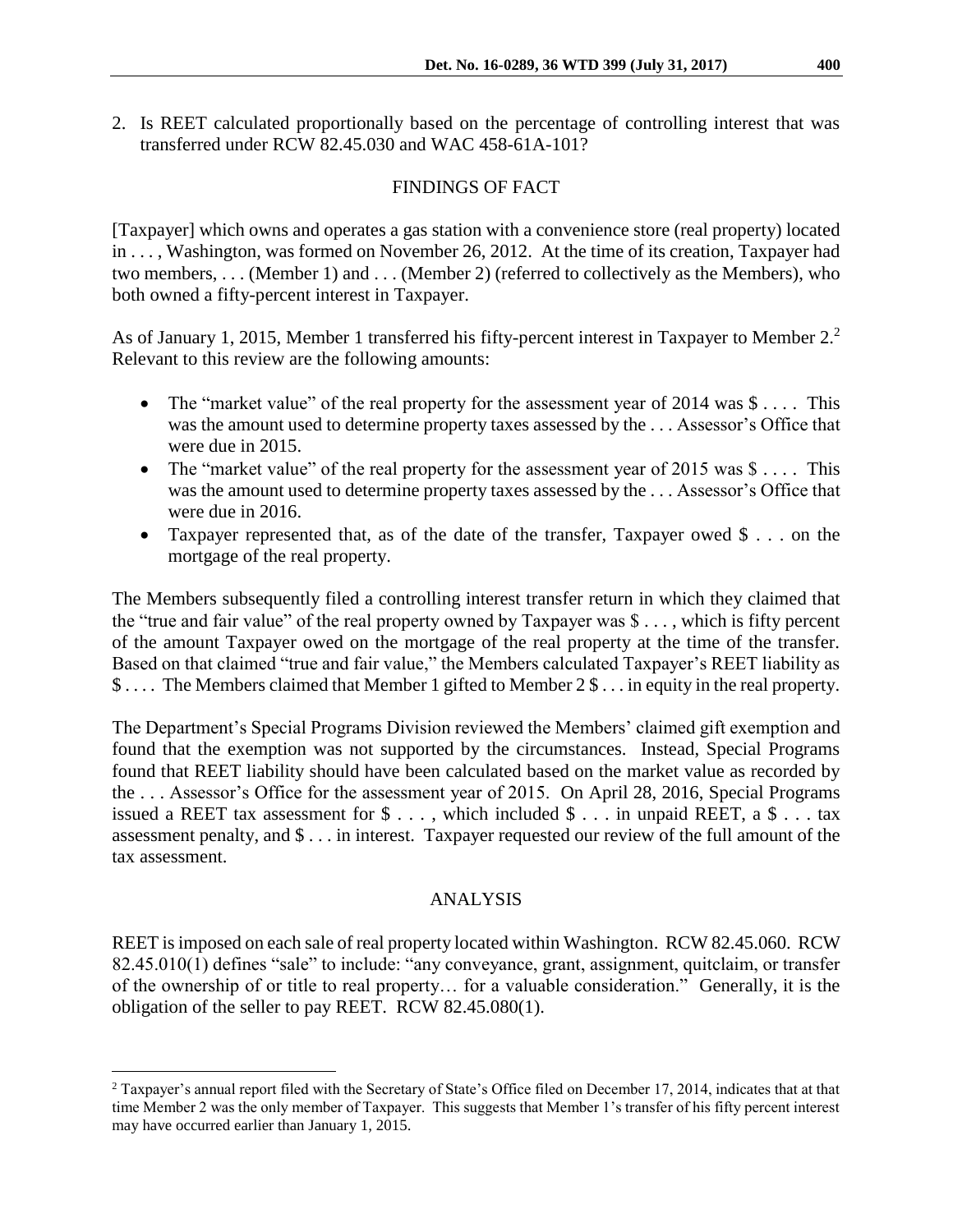The term "sale" also includes "the transfer or acquisition within any twelve-month period of a controlling interest in any entity with an interest in real property located in this state for a valuable consideration." RCW 82.45.010(2)(a). In the case of a partnership, association, trust, or other entity, a "controlling interest" means "fifty percent or more of the capital, profits, or beneficial interest in such partnership, association, trust, or other entity." RCW 82.45.033(1)(b); WAC 458-  $61A-101(2)(a)(ii)$ . In the transfer of a controlling interest in an entity, the Department may assess REET "against the entity in which a controlling interest is transferred." RCW 82.45.033(2)(b). Here, Taxpayer does not dispute that a transfer occurred, which is "a taxable event." Instead, Taxpayer challenges the amount Special Programs used as the selling price for calculated Taxpayer's REET liability.

#### 1. Market Value Assessment Amount for Determining "Selling Price"

The rate used to determine REET liability is based on the "selling price." RCW 82.45.030(2) defines "selling price" as follows:

If the sale is a transfer of a controlling interest in an entity with an interest in real property located in this state, the selling price shall be the true and fair value of the real property owned by the entity and located in this state. If the true and fair value of the real property located in this state cannot reasonably be determined, the selling price shall be determined according to subsection (4) of this section.

. . .

(4) If the total consideration for the sale cannot be ascertained or the true and fair value of the property to be valued at the time of the sale cannot reasonably be determined, **the market value assessment for the property maintained on the county property tax rolls at the time of the sale shall be used as the selling pric**e.

(Emphasis added.)

Taxpayer concedes on review that its Members' original method of using the amount owed on the mortgage of the real property at the time of the transfer as the "selling price" is not supported in statute, and now agrees that under RCW 82.45.030(4), the . . . property tax rolls are the proper source for determining the selling price. However, Taxpayer argues that Special Programs erred when it used the \$ . . . figure, which was the assessed value on which property taxes were assessed for 2015 and due in 2016. Instead, Taxpayer argues that Special Programs should have used the \$ . . . figure, which was the assessed value on which property taxes were assessed for 2014 and due in 2015. We agree with Taxpayer.

RCW 82.45.030(4) clearly states that the amount "on the county property tax rolls **at the time of the sale** shall be used as the selling price." (Emphasis added). The sale occurred on or about January 1, 2015. If the Members had relied on the . . . property tax rolls on that date, the assessed value recorded in the county records would have been the \$ . . . figure, the most recently assessed value recorded in 2014, for which property tax would have been due later in 2015. The larger \$. . . figure would not yet have been available on the tax rolls on January 1, 2015. We find no authority to suggest that when the Department subsequently reviews the REET liability on a